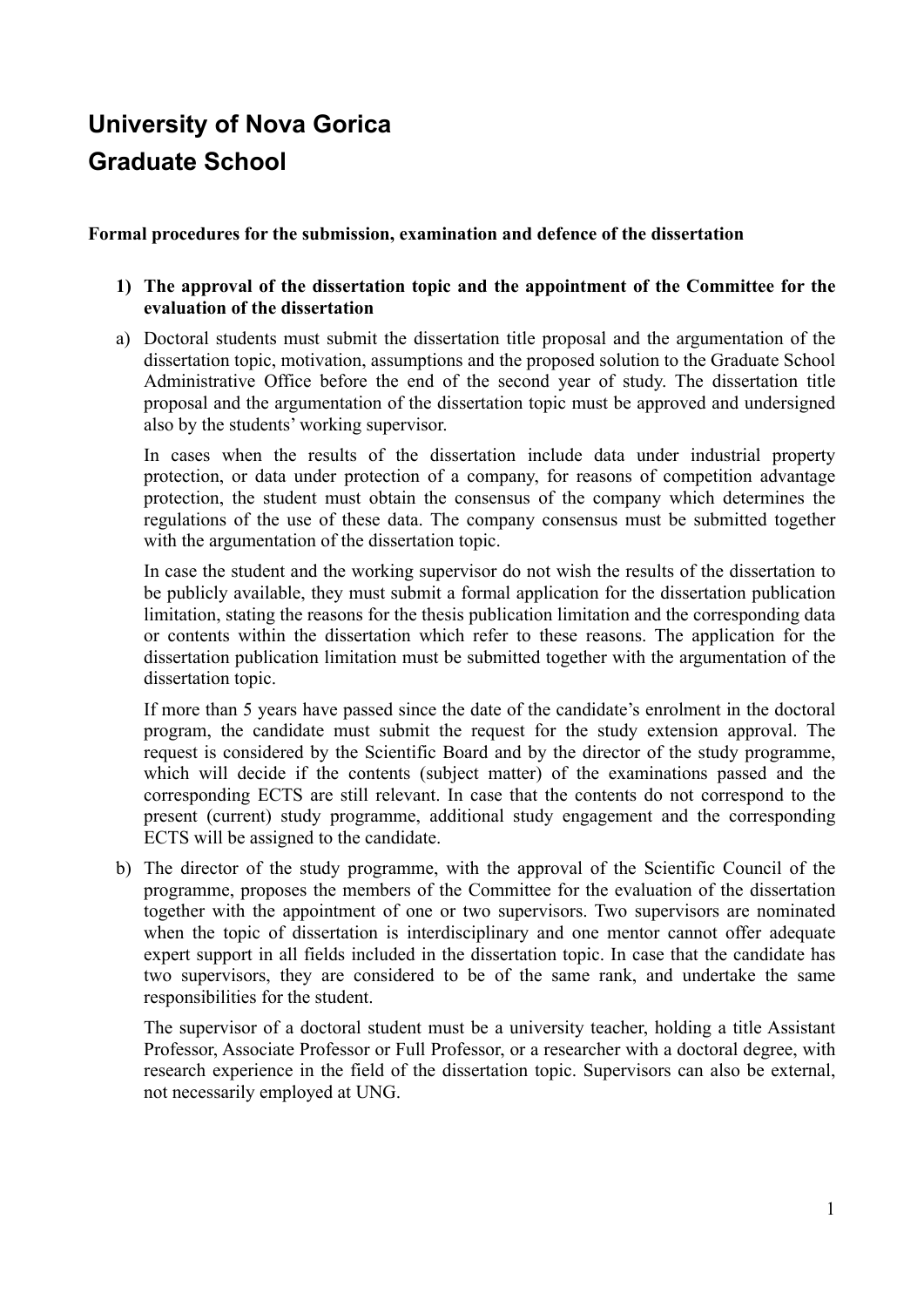The supervisor must offer to the doctoral student adequate expert support and advice regarding the preparation of the dissertation from the point of view of the scientific content, scientific and technical terminology, and the proper layout of the dissertation.

- c) The Committee for the evaluation of the dissertation consists of three members: at least two of them must come from a foreign university, and one member from UNG or another Slovene university. All members must be habilitated university teachers holding an appropriate academic title and expertise in the field of the dissertation topic.
- d) The supervisor of the student cannot be a member of the Committee for the evaluation of the dissertation. In the role of the supervisors, they may attend the dissertation defence but they are not eligible to vote.
- e) The director of the study programme submits to the Senate of UNG the dissertation title proposal and the students' argumentation of the topic, motivation, assumptions and the proposed solution, together with the proposal of the members of the Committee for the evaluation of the dissertation and the proposal for appointment of the student supervisor(s). The proposal is undersigned by the director of the study programme and by the dean of the Graduate School.
- f) The Senate of UNG approves the dissertation title and topic, the members of the Committee for the evaluation of the dissertation and the supervisors.

#### **2) The dissertation formulation:**

- a) The language of the dissertation is English.
- b) The dissertation can be written in two languages, in the English and in Slovene languages, or the dissertation in English can include an extensive summary in Slovene.
- c) The layout and the elements of the thesis front page and the text of the copyright statement are prescribed. The front-page sample is provided by the Graduate School Administrative Office, and can also be obtained at the UNG Library.
- d) The dissertation is printed front/back; format A4 with following edge margins (inner margin 3.5 cm, upper and external margins 3 cm, and bottom margin 2 cm).
- e) Formal recommendation: font- size 12 pt., Times New Roman or similar; line spacing- one and half; text-align- justify; page number- centred; front page is not numbered.
- f) The dissertation cover is prescribed. Each candidate receives nine covers free of charge, any additional cover is charged. The bookbinding cover may be individually selected on condition that the cover font corresponds to the requirements of UNG.
- g) The dissertation must include the title and short abstract of the thesis and keywords in the English and Slovene languages. The entire English text of the dissertation must meet the English language standards for scientific publications in international scientific reviews in English. The text in Slovene included in the dissertation must meet the standards of the Standard Slovene language including adequate Slovene scientific and technical terminology.
- h) The supervisor confirms with a signature that the dissertation is adequately prepared from the point of view of the scientific content, scientific and technical terminology, and the proper layout of the dissertation.

#### **3) The dissertation submission:**

a) The student is, upon a written approval of the supervisor, required to provide the final version of the dissertation in the electronic form (PDF) to the Graduate School Administrative Office.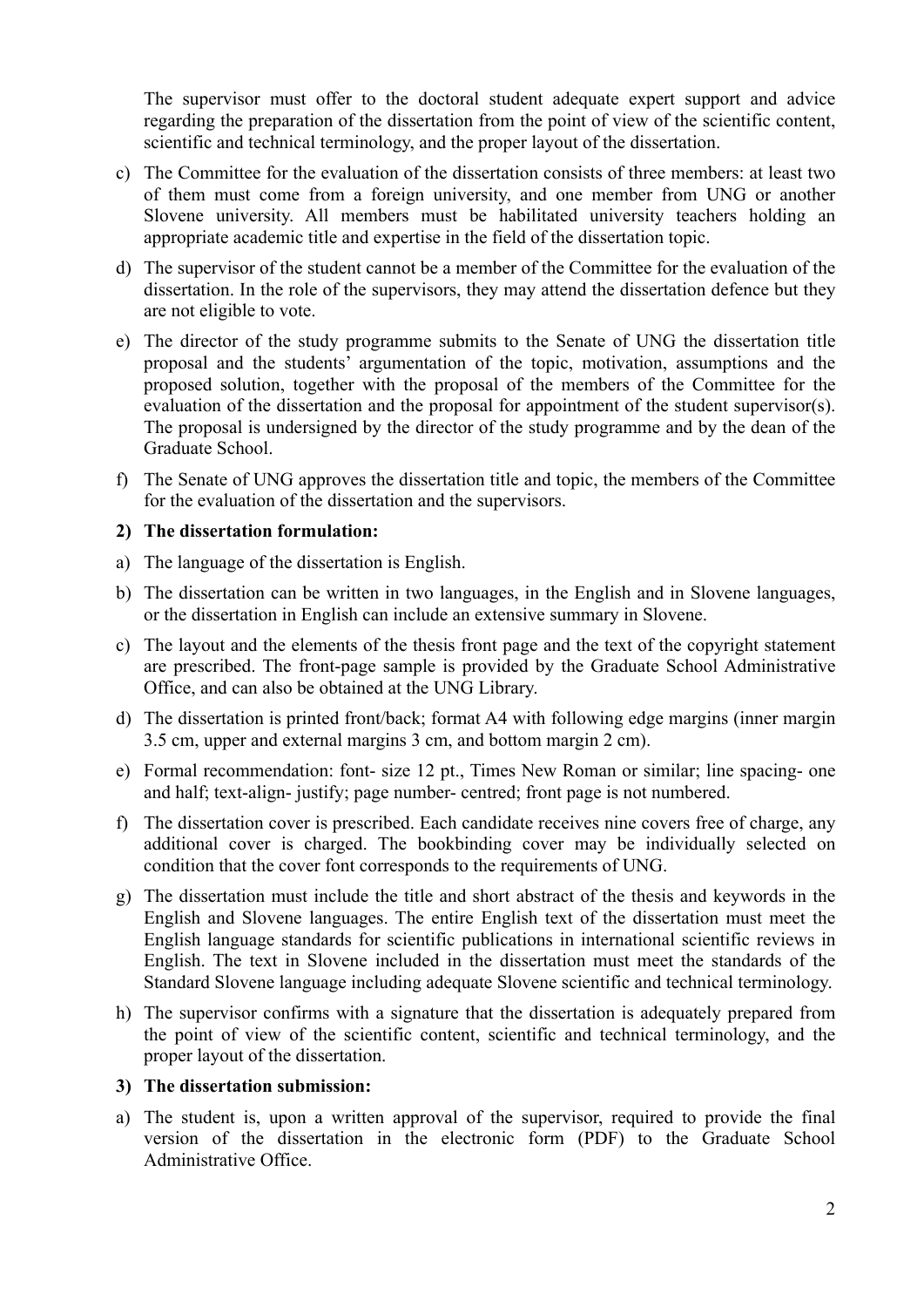- b) The Administrative Office provides the Committee of the evaluation of the dissertation with the dissertation received from the candidate. Each member of the Committee submits the written evaluation of the dissertation in one month' time.
- c) The Committee's evaluations are revised by the programme director and by the Scientific Board. If the Committee members point out any errors or suggest further corrections or improvements, the director of the study programme submits a written report to the student and to his supervisors about the necessary dissertation improvements.

The student, upon a written approval of the supervisor, submits the final revised version of the dissertation in the electronic form (PDF) to the Graduate School Administration Office. The Administrative Office provides the evaluation Committee with the revised dissertation received from the candidate. The members of the evaluation Committee, who have suggested further improvements of the dissertation, submit in fifteen days a written report indicating the observations for revisions and the appropriateness of the revised dissertation for defence. The Administrative Office informs the student, supervisor and the programme director about the final reports of the evaluation Committee. The final Committee's evaluations are revised by the programme director and by the Scientific Board.

- d) After having ascertained positive evaluations of all the members of the Committee, the director of the programme and the Scientific Board submit to the Senate of UNG the application for the approval of the dissertation defence. The dean of the Graduate School signs the application. The Committee for the evaluation of the dissertation reports are attached to the application form.
- e) The Committee's evaluations may be negative. The evaluation is negative also in cases when the member of the evaluation Committee, who has suggested further improvements of the thesis work, indicates in his/her written report that the observations for the correction and the appropriateness of the dissertation were not properly taken into account. The dissertation is assessed as negative and the procedure is closed if two of three evaluations are negative. In the case of a single negative evaluation, the director of the study programme proposes and the Senate of UNG appoints the fourth independent member the evaluation Committee. If the evaluation of the fourth member is positive, the procedure continues as in case of the three positive evaluations. In case the evaluation of the fourth member is negative the dissertation is assessed as negative and the procedure is closed.
- f) If the evaluations of all the Committee's members are positive, the supervisor signs the student's application to obtain permission to bind his dissertation; the student submits his application to the School's Administrative Office. Consequently, the final binding of the dissertation may be done.
- g) The student submits the dissertation in an electronic form to the Repository of the University of Nova Gorica, as defined in the Regulations concerning the preparation and submission of electronic bachelors, masters and doctoral theses. The submitted dissertation is automatically submitted also to the database ProQuest Dissertations & Theses via OAI-PMH server of the University of Nova Gorica,
- h) The covers for binding the dissertation are standardized and formatted in advance. Each student receives nine copies of the covers free of charge from the University of Nova Gorica when the student submits the application, signed by the mentor, and stating that the dissertation is ready for submission. Along with the application for the permission to bind the dissertation, the student must submit a proof issued by the Students Office that the student has passed all examinations and other study obligations, a proof issued by the University of Nova Gorica Library stating that all debts have been settled, and a Declaration